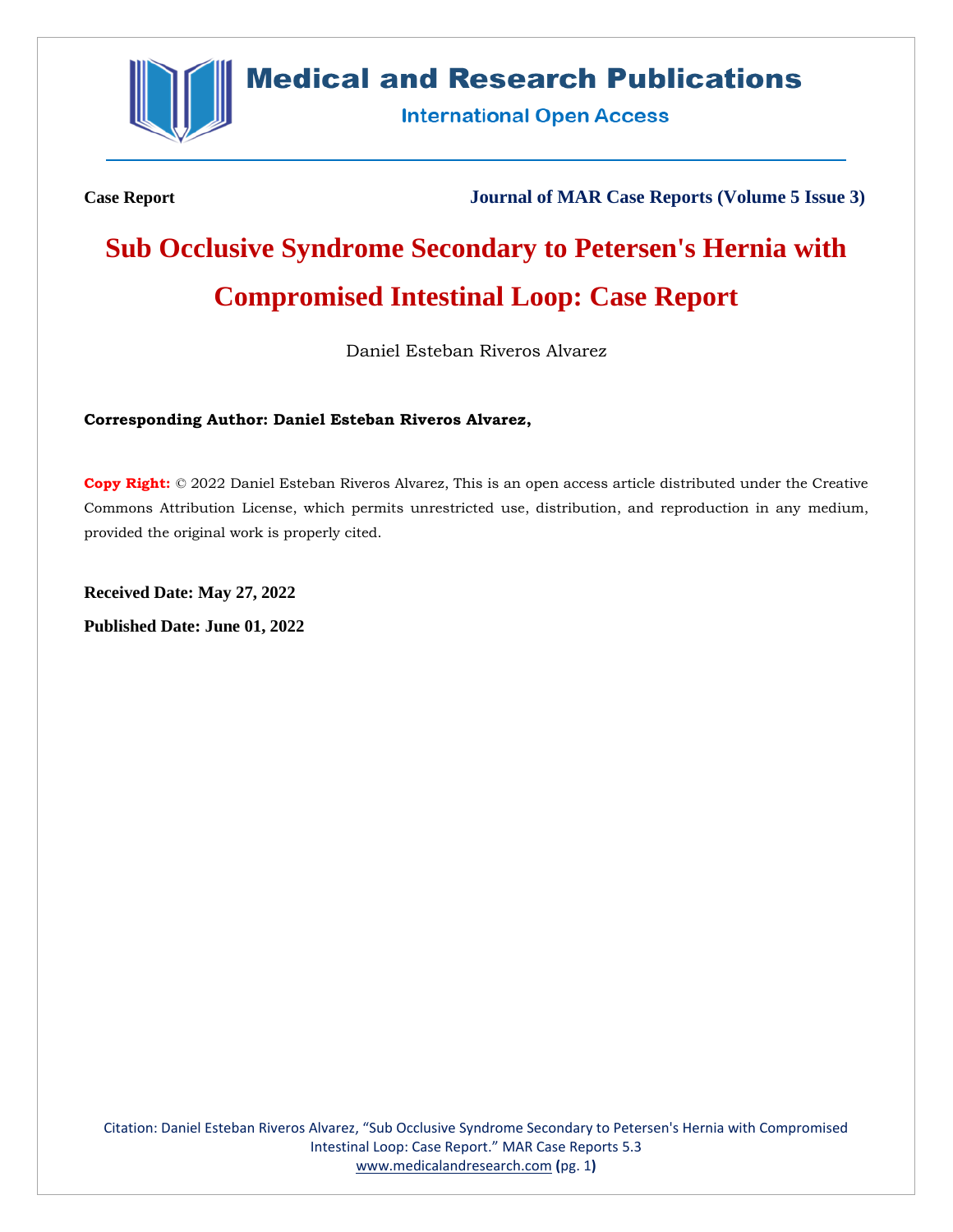#### *Abstract*

*Objectives: to present experience of the management of patients with intestinal occlusive symptoms through rapid clinical stabilization, early diagnosis through imaging, and early suspicion of this complication in gastric bypass or laparoscopic bariatric surgery. Materials and methods: male patient of 46 years; gastric bypass surgery one and a half years before consulting for symptoms of suboclusive syndrome. Record of previous medical history; direct communication with the patient.*

*Results: after emergency surgery, discharge the next day without immediate postoperative complications.* 

*Discussion: it is proposed as a strategy to always close the petersen space, as it is the most frequent place of immediate internal hernias after laparoscopic gastric bypass surgery. Conclusion: in patients undergoing laparoscopic gastric bypass, always suspect this pathology if the patient reports related symptoms. Make early diagnosis in advance and quickly, through available imaging studies, to avoid serious and eventually fatal complications.*

*Keywords: petersen's hernia. Laparoscopic bariatric surgery. Roux y gastric bypass. Intestinal sub occlusion.*

### **Introduction**

The first description of this type of hernia was made by Bundee in 1897. This author published two cases of patients who died two weeks after surgery and recommended closing the retroanastomotic space with omentum. In 1900, Petersen described and illustrated two cases with the same outcome and warned of the closure of these spaces advising to leave an afferent handle as short as possible **(**1**)**. Internal hernias remain the most common cause of small bowel obstruction after laparoscopic gastric bypass. Internal hernias usually originate in three places: 1**)** the space in the mesenteric defect of the distal anastomosis **(**jejunum-jejunal**)**; 2**)** Peterson space **(**space behind Roux's handle**)**; 3**)** the space between the transverse mesocolic window. Antecolic placement of the Roux loop is associated with a lower risk of internal hernias **(**0.43%**)**, compared to retro colic placement **(**4.5%**) (**2**)**. The most frequent site of internal hernias after a retro colic bypass is the mesocolic tunnel; after an ante colic gastric bypass, it is the Peterson space **(**3**)**.

Citation: Daniel Esteban Riveros Alvarez, "Sub Occlusive Syndrome Secondary to Petersen's Hernia with Compromised Intestinal Loop: Case Report." MAR Case Reports 5.3 [www.medicalandresearch.com](http://www.medicalandresearch.com/) **(**pg. 2**)**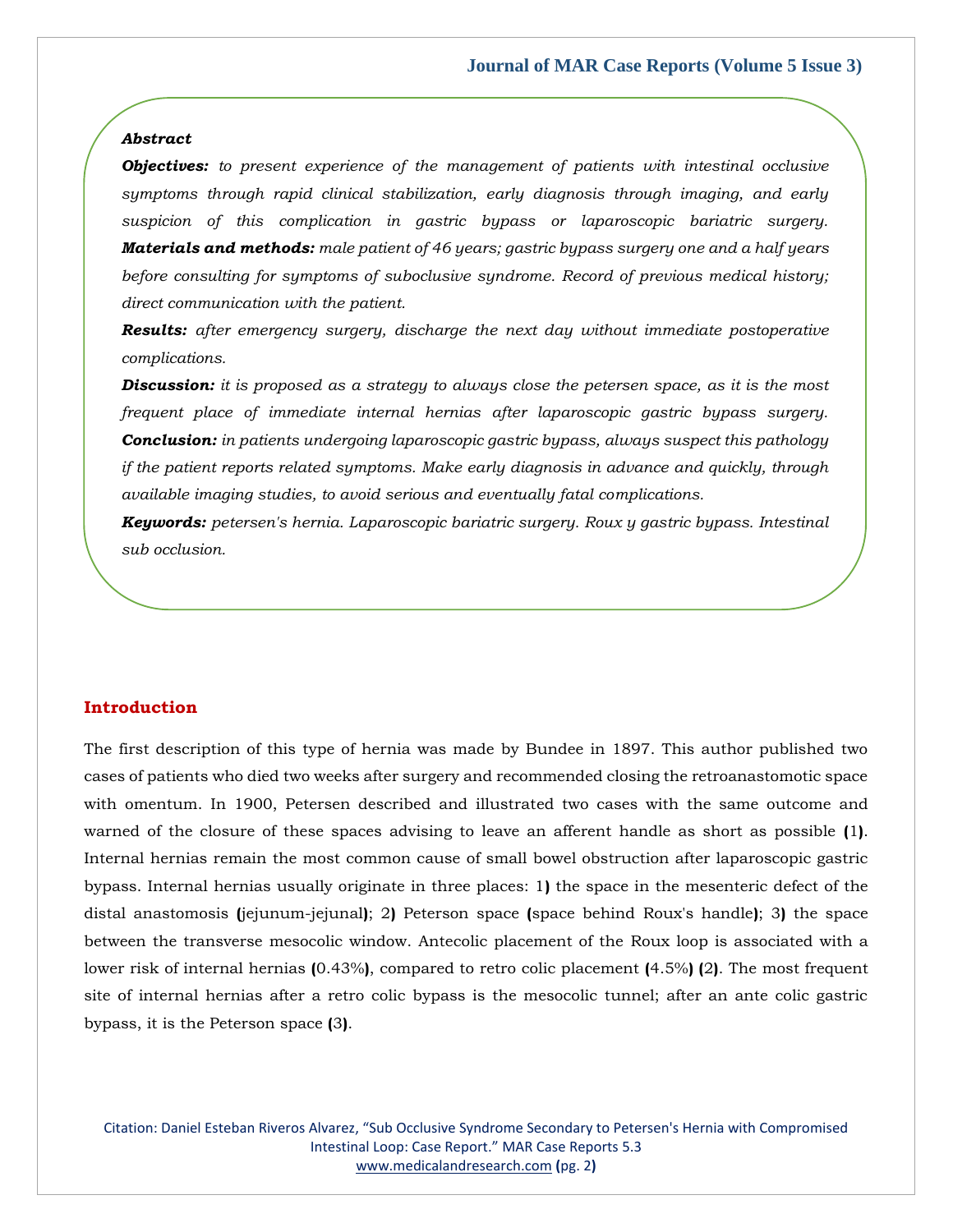# **Clinical Case**

A 43-year-old male patient who consults bariatric surgery with 126 kg of weight and a BMI of 40.7. Assisted by a multidisciplinary team, it manages to drop to 108 Kg, with a BMI of 36. Gastric bypass is consensual. Once the surgery has been performed, she is hospitalized for 2 days and then discharged without particularities. At 19 months after surgery, the office has BMI results of 25.3 kg/m2 **(**36 kg/m2 presurgical**)**, for abdominal pain of two weeks of evolution, colic type, pain in epigastrium, right hypochondrium and right flank, afebrile, spontaneous catharsis, and diuresis, without alterations. Absence of nausea and vomiting. Episodes of bloating. Ultrasound is performed in another hospital and no pathology is found. A CT scan of the abdomen and pelvis with contrast is performed. **(**Fig.1 and 2**)**. With suspected hernia of the Petersen space, post gastric bypass, emergency laparoscopy is indicated. Entrance laboratory, normal.

Pre-surgical chest x-ray: cardiothoracic relationship at normal limits; both lungs with good transparency; rows of normal anatomical configuration; free costophrenic angles. Electrocardiogram: tracing compatible with normality. Frequency of 60 beats per minute.



**Figure 1.** Abdominal CT with intravenous and oral contrast. Arrow: displacement to the right of the Treitz ligament.

Citation: Daniel Esteban Riveros Alvarez, "Sub Occlusive Syndrome Secondary to Petersen's Hernia with Compromised Intestinal Loop: Case Report." MAR Case Reports 5.3 [www.medicalandresearch.com](http://www.medicalandresearch.com/) **(**pg. 3**)**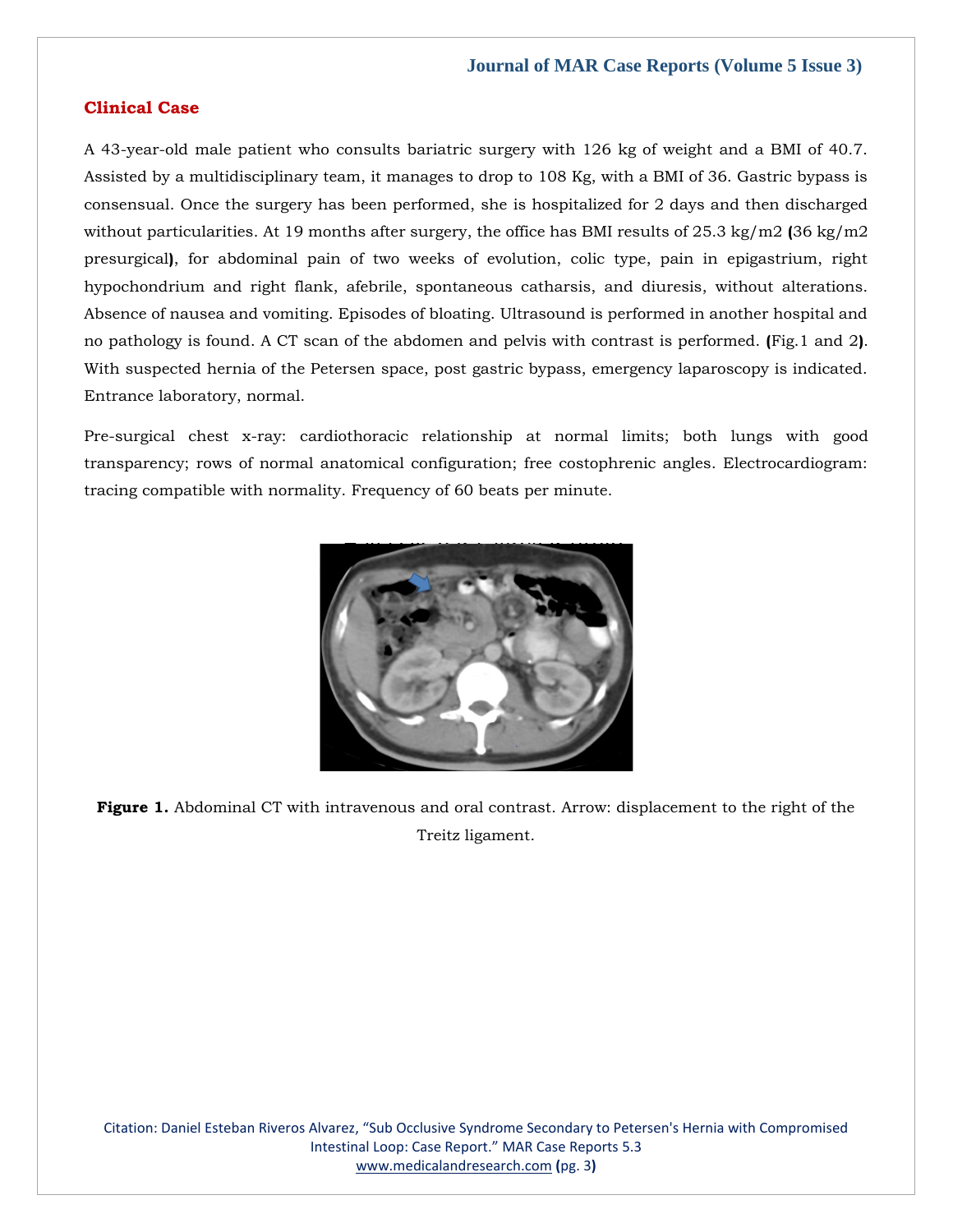

**Figure 2.** Abdominal CT with intravenous and oral contrast. Arrow: swirl sign at the root of the mesentery **(**Whirpool's sign**)**

# **Surgical Time**

Exploratory laparoscopy is urgently scheduled. Under general anesthesia, asepsis, placement of surgical fields, pneumoperitoneum, CO2 insufflation with Veress needle is performed, a trocar of 12 mm and two of 5 mm is placed, patient in anti-Trendelenburg position. Quadrant exploratory laparoscopy is performed. There is a hernia of the Petersen space with almost the entire small intestine to the right including the foot of the Y of Roux and wall edema. **(**Fig 3**)**. The entire small intestine is reduced to its anatomical position, through delicate maneuvers. **(**Fig 4**)**. The mesenteric defect is sutured with a nonabsorbable polyester 2.0 suture. **(**Fig 6**)**. The trocars are removed under direct vision: they do not bleed. The skin is sutured with nylon monofilament 3.0 **(**Dermal Lon**)**.





Citation: Daniel Esteban Riveros Alvarez, "Sub Occlusive Syndrome Secondary to Petersen's Hernia with Compromised Intestinal Loop: Case Report." MAR Case Reports 5.3 [www.medicalandresearch.com](http://www.medicalandresearch.com/) **(**pg. 4**)**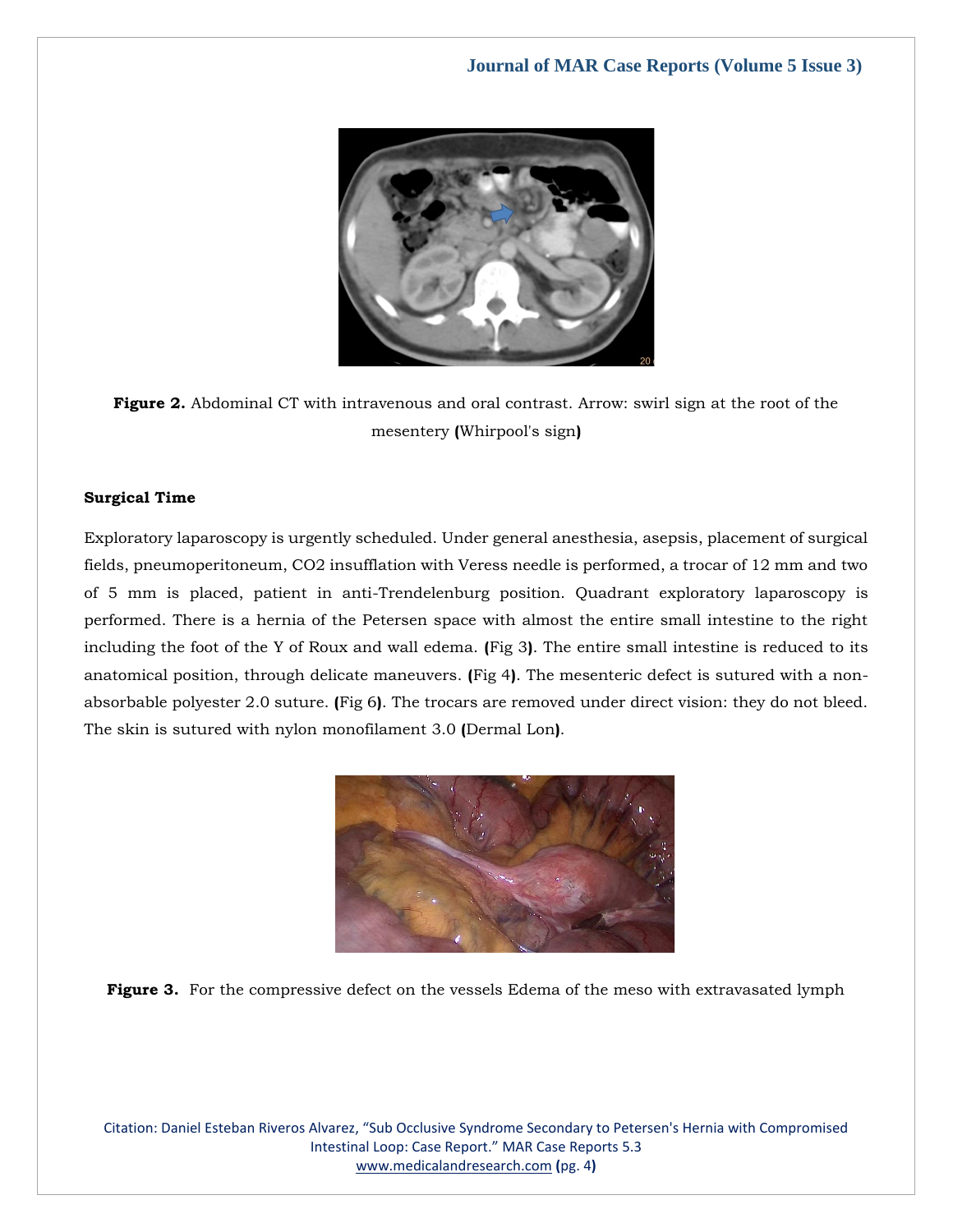





Figure 5. Petersen space: Space that forms between the food loop and the transverse mesocolon.



Figure 6. Petersen space closed with non-absorbable suture.

Citation: Daniel Esteban Riveros Alvarez, "Sub Occlusive Syndrome Secondary to Petersen's Hernia with Compromised Intestinal Loop: Case Report." MAR Case Reports 5.3 [www.medicalandresearch.com](http://www.medicalandresearch.com/) **(**pg. 5**)**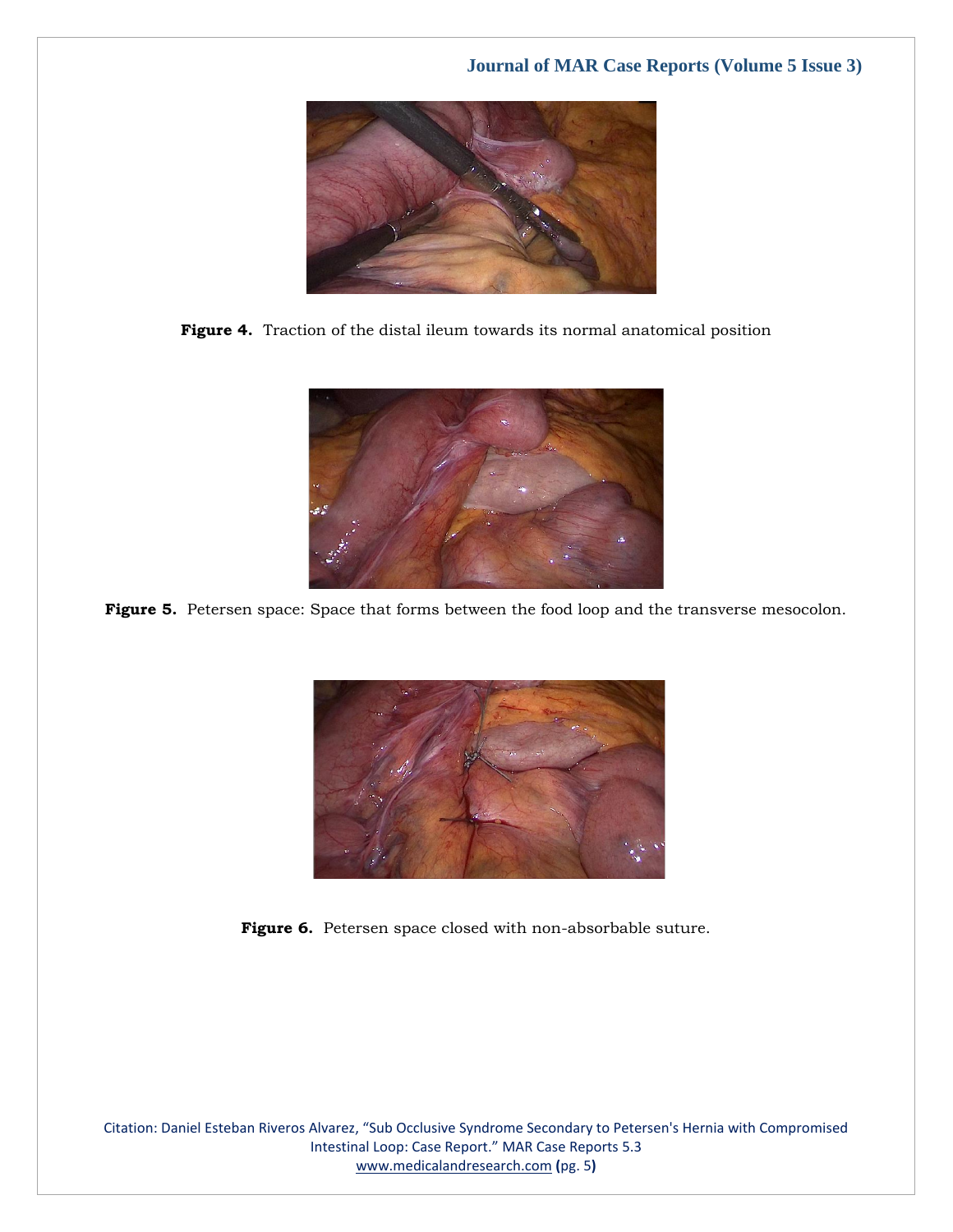# **Discussion**

There are three main types of transmesenteric hernias: the first and most common type is transmesocolic, which occurs in 0.7-3.25% of Roux's Y gastric bypass. The second occurs through a defect in the mesentery of the slender intestine, and the third, known as Petersen, through the transverse mesocolon **(**4**)**.

Petersen's hernia is a specific type of hernia where the small intestine protrudes to a potential space between the caudal surface of the transverse mesocolon and the ascended food loop when a Roux Yreconstruction is performed. **(**5**) (**6**)**.

As with any major surgery, gastric bypass and other weight-loss surgeries pose potential health risks, both in the short and long term.

Longer-term risks and complications of gastric bypass may include intestinal obstruction; rapid gastric evacuation syndrome, which causes diarrhea, nausea, or vomiting; gallstones; hernias; low blood sugar **(**hypoglycemia**)**; malnutrition; stomach perforation; ulcers; Vomiting. In rare cases, complications of gastric bypass can be fatal **(**7**)**.

Internal hernias are presented as one of the most frequent complications in the context of a picture intestinal obstruction. Internal hernias occur more frequently after laparoscopic procedures because few adhesions are formed compared to open procedures and, in addition, because many surgeons fail to close these defects with a continuous non-absorbable suture **(**8**)**.

The clinic, along with the symptoms of internal hernias, is not very clear; moreover, they are non-specific **(**abdominal pain, nausea, and vomiting...**)** It can be confused with an acute abdominal picture such as appendicitis, pancreatitis, or biliary colic, among others, which makes diagnosis difficult if hernias are not suspected, which can have a fatal outcome for the patient if they are not recognized in the time since they produce, in some cases, intestinal ischemia **(**9**)**.

Radiological studies are usually normal or inconclusive. Tomographic findings are subtle and may include signs of intestinal obstruction, dilated intestinal segments, thickening, clumping of loops, in addition to distortion and engorgement of mesenteric vessels. Despite all these possible signs, the diagnosis of internal hernia by tomography is difficult **(**10**)**.

Diagnosis is complex due to variability in location and appearance. A common finding is the presence of intestinal loops clustered on the periphery of the peritoneal cavity, lateral to the colon, with central, inferior, and posterior displacement of the transverse colon. Displacement of mesenteric vessels can also be observed with winding and increasing the caliber of these **(**11**)**.

The "whirlpool sign" takes place when two intestinal loops rotate clockwise along with mesenteric fat and the superior mesenteric vein around the superior mesenteric artery. They can accompany findings

Citation: Daniel Esteban Riveros Alvarez, "Sub Occlusive Syndrome Secondary to Petersen's Hernia with Compromised Intestinal Loop: Case Report." MAR Case Reports 5.3 [www.medicalandresearch.com](http://www.medicalandresearch.com/) **(**pg. 6**)**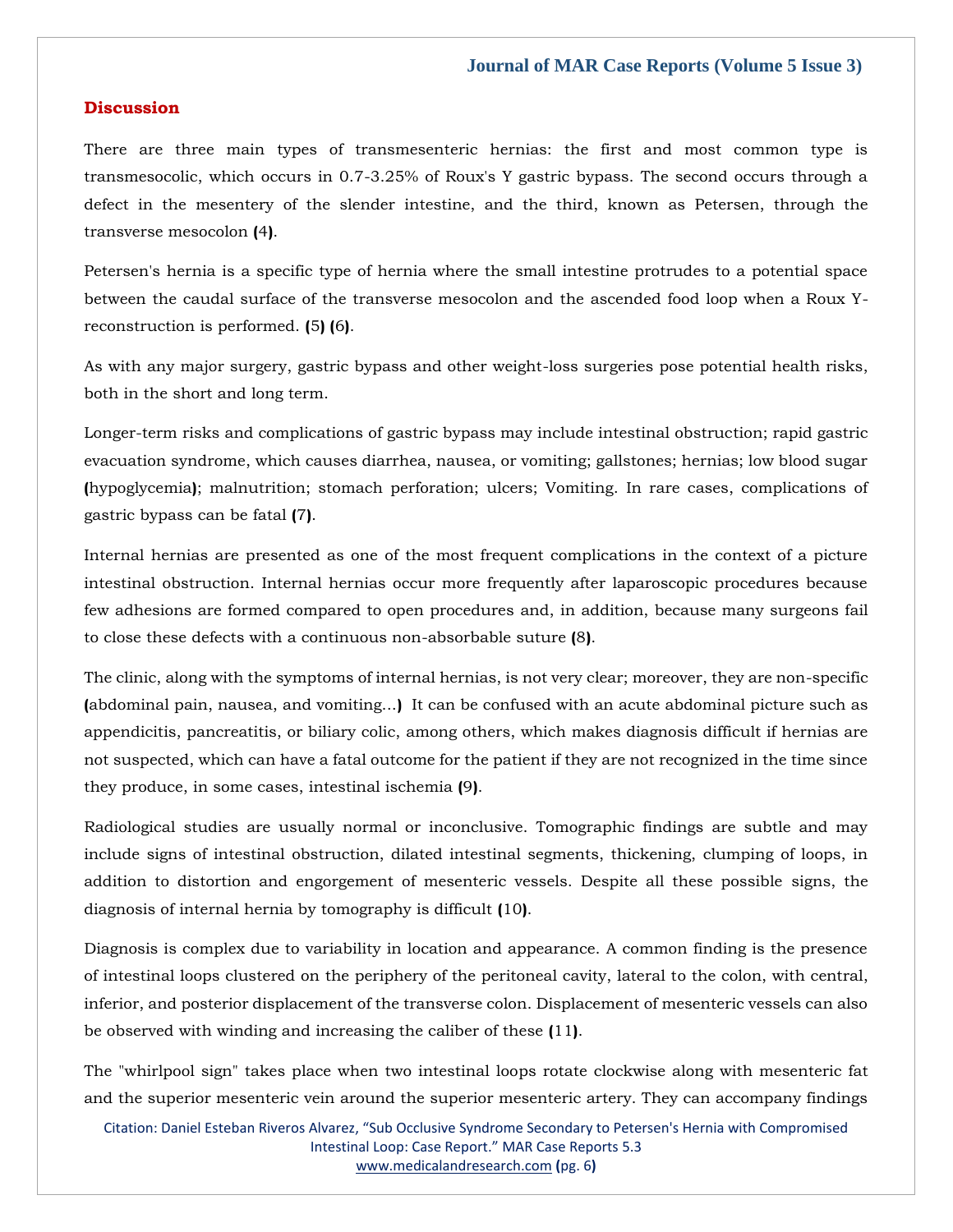# **Journal of MAR Case Reports (Volume 5 Issue 3)**

suggestive of complications such as free fluid, engorgement of mesenteric vessels, or mural thickening, among others. It has been described in the context of intestinal malrotation and volvulus of the small or large intestine of primary or secondary origin, closed-loop obstructions, in cases of enteritis, omental or ovarian torsion. The direction of the whirlpool is clockwise on ultrasound **(**seen from above, so to speak**)** and counterclockwise on CT **(**as if viewed from below**) (**12**) (**13**)**.

There is concern that closure of mesenteric defects may be associated with a higher rate of postoperative complications, such as mesenteric hematomas and hemorrhage **(**14**)**.

The risk of necrosis of long segments of the small intestine underscores the absolute need for early diagnosis and intervention, due to the associated increase in morbidity and mortality; there is intestinal obstruction and severe pain, as an example of how our patient consulted. The emergency surgical examination is mandatory. Most patients can be treated laparoscopically and treatment should target the underlying disease, with hernia reduction and closure of all mesenteric defects. An intestinal resection may be necessary if necrosis is observed in the surgical examination **(**15**)**, which in our patient was not performed, due to timely diagnostic behavior and treatment.

#### **Conclusion**

In the case presented, the closure of the Petersen space, by laparoscopic surgery that leaves the small intestine in its corresponding anatomical position by means of a non-absorbable suture, helped a faster recovery and thus avoid consequences such as intestinal necrosis that can trigger death if they were not detected in time. Imaging such as CT is an excellent means of diagnosis. The key is to always suspect the problem and submit it to laparoscopic correction early. The closure of all mesenteric spaces, during surgery, can reduce the incidence.

#### **References**

1. Moreno A, Campobell F, [Sohah.org. Available from: https://www.sohah.org/wp](file:///C:/Users/Arief%20Mahimudh/Desktop/MAY/1.%20Moreno%20A,%20Campobell%20F,%20Sohah.org.%20Available%20from:%20https:/www.sohah.org/wp-content/uploads/libro/eventraciones-parte-VII.pdf.%20%20Retrieved%20February%2011,%202021)[content/uploads/libro/eventraciones-parte-VII.pdf. Retrieved February 11, 2021.](file:///C:/Users/Arief%20Mahimudh/Desktop/MAY/1.%20Moreno%20A,%20Campobell%20F,%20Sohah.org.%20Available%20from:%20https:/www.sohah.org/wp-content/uploads/libro/eventraciones-parte-VII.pdf.%20%20Retrieved%20February%2011,%202021)

[2. Champion JK, Williams M. Small bowel obstruction and internal hernias after laparoscopic Roux-en-](https://www.google.com/search?q=.+Small+bowel+obstruction+and+internal+hernias+after+laparoscopic+Roux-en-Y+gastric+bypass&oq=.+Small+bowel+obstruction+and+internal+hernias+after+laparoscopic+Roux-en-Y+gastric+bypass&aqs=chrome..69i57.759j0j9&sourceid=chrome&ie=UTF-8)[Y gastric bypass. Obes Surg. 2003;13](https://www.google.com/search?q=.+Small+bowel+obstruction+and+internal+hernias+after+laparoscopic+Roux-en-Y+gastric+bypass&oq=.+Small+bowel+obstruction+and+internal+hernias+after+laparoscopic+Roux-en-Y+gastric+bypass&aqs=chrome..69i57.759j0j9&sourceid=chrome&ie=UTF-8)**(**4**)**:596–600. Consultado 11 de febrero 2021.

[3. Brasesco O. Corenga M. Bariatric surgery: Surgical techniques. https://sacd.org.ar/. \[cited 2021](file:///C:/Users/Arief%20Mahimudh/Desktop/MAY/3.%20Brasesco%20O.%20Corenga%20M.%20Bariatric%20surgery:%20Surgical%20techniques.%20%20https:/sacd.org.ar/.%20%5bcited%202021%20Feb%2011%5d.%20Available%20from:%20https:/sacd.org.ar/wp-content/uploads/2020/05/dsetentaydos.pdf)  [Feb 11\]. Available from: https://sacd.org.ar/wp-content/uploads/2020/05/dsetentaydos.pdf.](file:///C:/Users/Arief%20Mahimudh/Desktop/MAY/3.%20Brasesco%20O.%20Corenga%20M.%20Bariatric%20surgery:%20Surgical%20techniques.%20%20https:/sacd.org.ar/.%20%5bcited%202021%20Feb%2011%5d.%20Available%20from:%20https:/sacd.org.ar/wp-content/uploads/2020/05/dsetentaydos.pdf)

[4. Martin LC, Merkle EM, Thompson WM. Review of internal hernias: radiographic and clinical findings.](https://www.google.com/search?q=Review+of+internal+hernias%3A+radiographic+and+clinical+findings&sxsrf=ALiCzsZuO8tEA5Sqlaj1VefFs4zY1Dhobw%3A1653728956913&ei=vOaRYvaRN8CMseMP1vOXeA&ved=0ahUKEwj235-47IH4AhVARmwGHdb5BQ8Q4dUDCA4&oq=Review+of+internal+hernias%3A+radiographic+and+clinical+findings&gs_lcp=Cgdnd3Mtd2l6EAwyBQgAEIAEOgcIIxDqAhAnSgQIQRgASgQIRhgAUPoBWPoBYOEEaAFwAXgAgAGDAogBgwKSAQMyLTGYAQCgAQGgAQKwAQrAAQE&sclient=gws-wiz)  AJR Am J Roentgenol. 2006;186**(**3**)**:703–[17. Consultado 18 de febrero 2021.](https://www.google.com/search?q=Review+of+internal+hernias%3A+radiographic+and+clinical+findings&sxsrf=ALiCzsZuO8tEA5Sqlaj1VefFs4zY1Dhobw%3A1653728956913&ei=vOaRYvaRN8CMseMP1vOXeA&ved=0ahUKEwj235-47IH4AhVARmwGHdb5BQ8Q4dUDCA4&oq=Review+of+internal+hernias%3A+radiographic+and+clinical+findings&gs_lcp=Cgdnd3Mtd2l6EAwyBQgAEIAEOgcIIxDqAhAnSgQIQRgASgQIRhgAUPoBWPoBYOEEaAFwAXgAgAGDAogBgwKSAQMyLTGYAQCgAQGgAQKwAQrAAQE&sclient=gws-wiz)

Citation: Daniel Esteban Riveros Alvarez, "Sub Occlusive Syndrome Secondary to Petersen's Hernia with Compromised Intestinal Loop: Case Report." MAR Case Reports 5.3 [www.medicalandresearch.com](http://www.medicalandresearch.com/) **(**pg. 7**)**